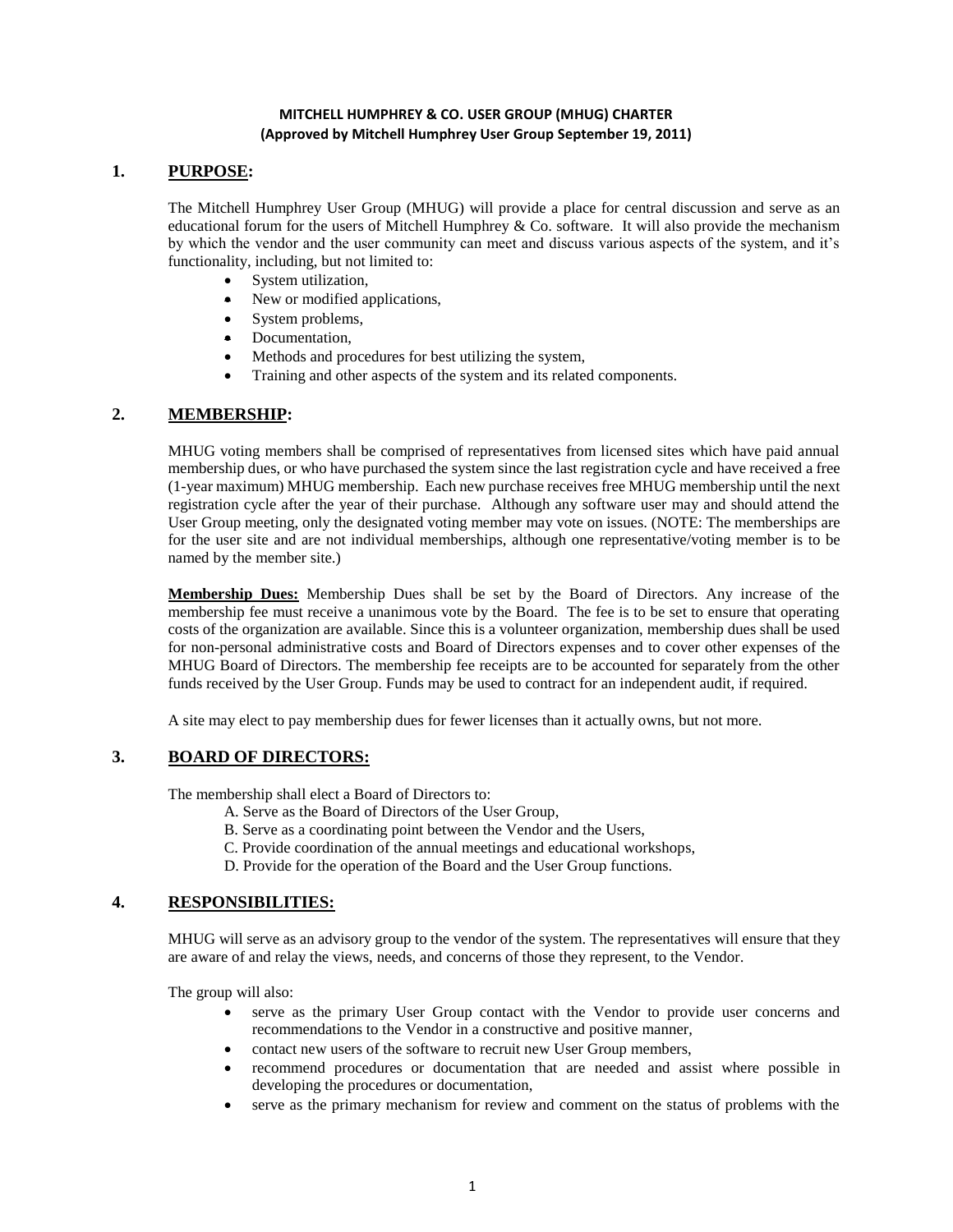system,

- generate and share ideas and resources for improving system use utilization,
- recommend changes to the system from the functional and technical perspective,
- assist other users in their efforts to implement and utilize the software,
- encourage the vendor to maintain a website to exchange  $\&$  disseminate information to the users.

#### **5. VOTING PRIVILEGES:**

Each licensed site, in good standing, will have one vote at the annual meeting. Proxies may be assigned, in writing, if a licensed site cannot attend a meeting.

#### **6. OFFICERS:**

The Group will elect a Board of Directors from the voting members which will consist of the following:

- A. Chairperson
- B. Vice-Chairperson
- C. Secretary
- D. Treasurer
- E. Membership Administrator

The term of office will be for the period of two (2) years for the Vice-Chairperson and Chairperson. The other offices - Treasurer, Secretary, and Membership - will be for a period of three (3) years with one office to be elected each year. The Vice-Chairperson would be elected each year since they serve the second year of their term as Chairperson.

To ensure that the Chairperson is not new to the Board of Directors, the Vice-Chairperson will succeed the Chairperson at the end of his/her term (first year of term-Vice-Chairperson, second year of term-Chairperson).

The Vice-Chairperson will preside over any function when the Chairperson is absent. If the Chair cannot complete their term the Vice-Chairperson will assume the duties of the Chair and will complete the term.

If an elected officer, other than the Chair, cannot complete their term, the Board of Directors may appoint an officer from the membership of the User Group to fill any unexpired term. The appointment shall be for the remaining term of the office that has been vacated.

If the Board determines that an elected member of the Board is not adequately performing the duties of the position elected to, then by a majority vote of the remaining Board members, that Board member may be removed from their position and an individual may be selected to replace the removed member.

The Board of Directors shall meet with the Vendor a minimum of twice a year to discuss the system and prepare for the next annual meeting. Minutes of official business meetings will be recorded, prepared, and distributed to Board of Directors within 30 working days following each meeting. The Secretary will distribute the minutes to the Board. The minutes will be available for review by any member upon request or at the annual meeting.

Unscheduled meetings of the Board of Directors can be requested by contacting the Chairperson who will make the final decision on when and where the meeting will take place.

# **7. MEETINGS:**

MHUG meetings will be conducted in accordance with Robert's Rules of Order, modified as appropriate to assist in the expeditious conduct of business. A quorum of voting members must be present to arrive at a final position on matters put to a vote.

An agenda will be published a minimum of five (5) working days in advance of any scheduled meeting.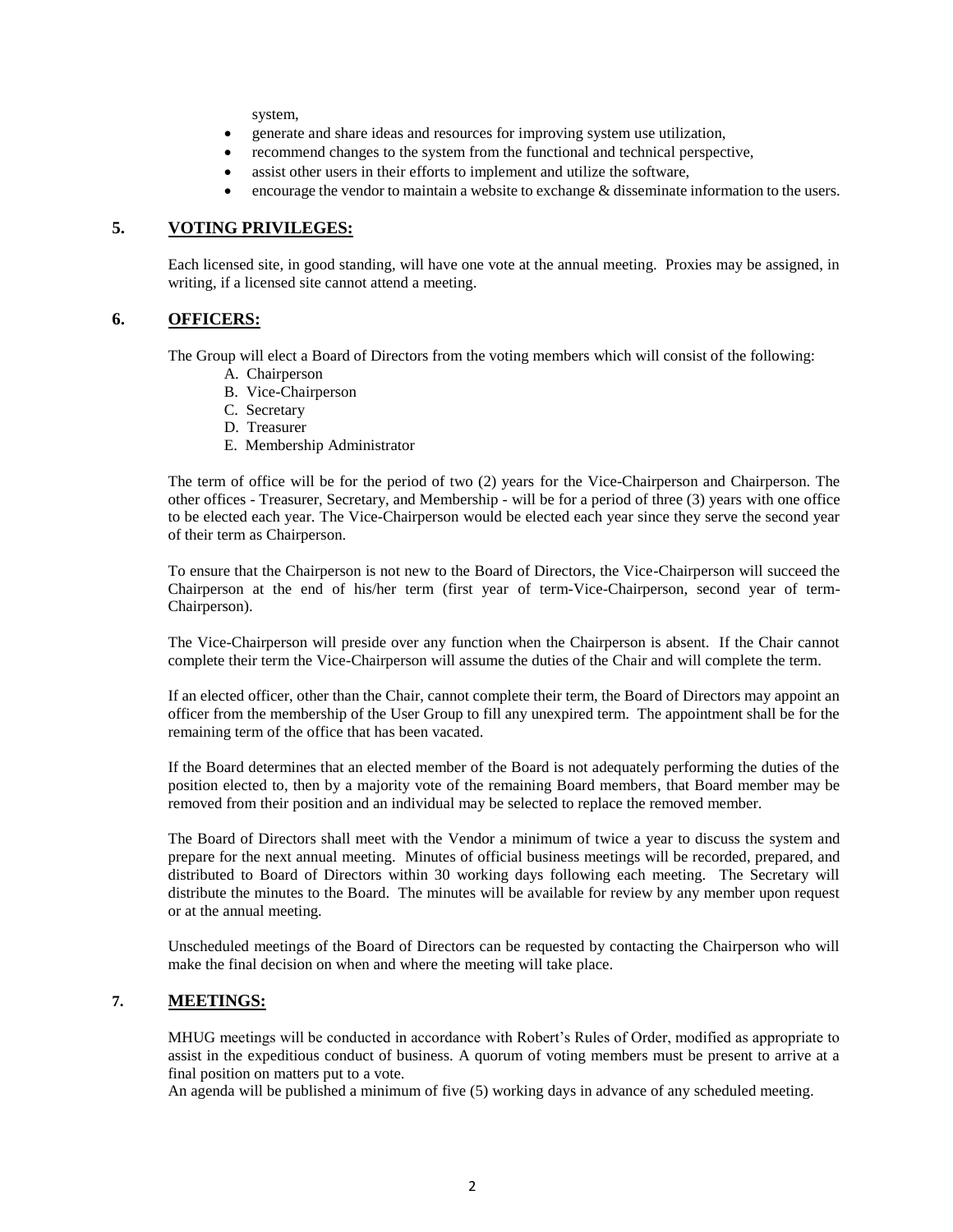Third-Party Vendors may make presentations to the User Group with the approval of the Board of Directors. The Board of Directors, in consultation with Mitchell Humphrey & Co., may restrict the vendor's attendance at sessions, as appropriate for proprietary considerations. These vendors should not actively solicit business during the Conference presentations (but may have a booth during the vendor day as may other vendors). The presentations should be informative in nature, rather than a sales presentation.

# **8. FUNDS:**

User Group Membership and registration fees shall be used to:

- Provide an annual user group conference and educational workshop, including necessary equipment, printing and handling costs of announcement bulletins and other information items.
- Provide support to the Board of Directors to defer conference planning and Board of Directors meeting costs. Reimbursement will be provided after the spring Board of Directors meeting. The reimbursement will be provided to those who attended the meeting, although the amount to be reimbursed will be provided to the Board members as soon as it is determined by the Treasurer.

Any balances remaining from the annual user group meeting will be retained to help provide "up front" money for the next annual conference & educational workshop. If the balance ever exceeds 75% of providing the previous conference, then the Board of Directors will review the operating cost of the Board and of sponsoring the conference and then vote whether to reduce the cost of the next year's conference.

*(NOTE: The Mitchell Humphrey User Group (MHUG) has been chartered in Missouri as a 501 C-3 Not for Profit Organization. Since the MHUG is now a 501 C-3 Not for Profit organization, it must have adequate funds to cover operating costs. The funds that might accumulate from the membership fees and the annual conference will be utilized to keep the MHUG self sufficient and maintain an operating reserve in case of an emergency. Additionally, the term Advisory Board has been changed to Board of Directors, to comply with the language of the Missouri Articles of Incorporation.)*

## **9. SUB-COMMITTEES:**

The Board will designate subcommittees on an as-needed basis. The Board will appoint a subcommittee chair who may then select members of their working committee.